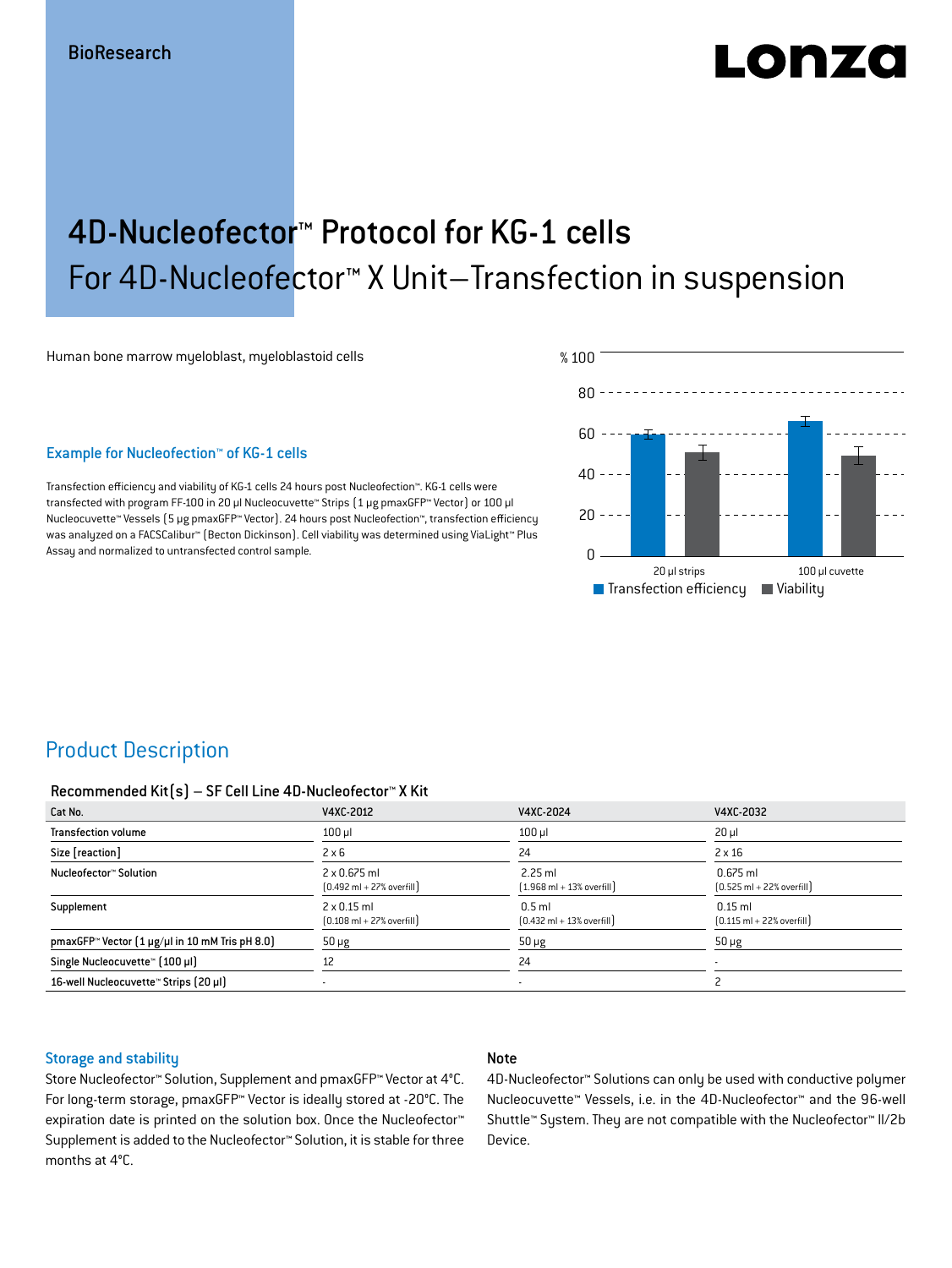### Required Material

### Note

Please make sure that the entire supplement is added to the Nucleofector™ Solution prior to use. For preparing aliquots, mix Nucleofector™ Solution and Supplement in a ratio of 4.5 : 1 (see Table 1).

- 4D-Nucleofector™ System (4D-Nucleofector™ Core and X Unit)
- Supplemented 4D-Nucleofector™ Solution at room temperature
- Supplied 100 µl single Nucleocuvette™ or 20 µl 16-well Nucleocuvette™ Strips
- Compatible tips for 20 µl Nucleocuvette™ Strips: epT.I.P.S. [US/ CDN: Eppendorf North America, Cat. No. 2491.431, Rest of World: Eppendorf AG, Cat. No. 0030073.266], Matrix TallTips™ [Matrix Technologies Corp., Cat. No. 7281] or LTS Tips [Rainin Instrument, LLC, Cat. No. SR-L10F, SR/SS-L250S, SR/SS-L300S]. Before using other types of pipette tips, please ensure they reach the bottom of the Nucleocuvette™ wells without getting stuck
- Supplied pmaxGFP™ Vector, stock solution 1 μg/μl

### **Note**

When using pmaxGFP<sup>™</sup> Vector as positive control, dilute the stock solution to an appropriate working concentration that allows pipetting of the recommended amounts per sample (see Table 3). Make sure that the volume of substrate solution added to each sample does not exceed 10% of the total reaction volume (2 μl for 20 μl reactions; 10 μl for 100 μl reactions).

- Substrate of interest, highly purified, preferably by using endotoxin-free kits; A260:A280 ratio should be at least 1.8
- Cell culture plates of your choice
- Culture medium: IMDM [Lonza; Cat. No. BE12-726F] supplemented with 20% fetal calf serum (FCS), 100 μg/ml streptomycin, 100 U/ml penicillin, 2 mM Ultraglutamine 1 (Lonza; Cat. No. BE17-605E/U1)
- Prewarm appropriate volume of culture medium to 37°C (see Table 2)
- Appropriate number of cells/sample (see Table 3)

### 1. Pre Nucleofection™

### Cell culture recommendations

- 1.1 Replace media every 2 3 days
- 1.2 Passage cells every 2 3 days. A subcultivation ratio of 1:2 to 1:3 is recommended Use low spin centrifugation (90 xg)
- 1.3 Cells should not be used for Nucleofection™ after passage number 30
- 1.4 Seed out  $3 4 \times 10^5$  cells/ml in a T162 flask
- 1.5 Subculture  $1 2$  days before Nucleofection<sup>™</sup>
- 1.6 Optimal density for Nucleofection<sup>™</sup>:  $1 \times 10^6$  cells/ml. Higher cell densities may cause lower Nucleofection™ Efficiencies

### 2. Nucleofection™

For Nucleofection™ Sample contents and recommended Nucleofector™ Program, please refer to Table 3.

- 2.1 Please make sure that the entire supplement is added to the Nucleofector™ Solution
- 2.2 Start 4D-Nucleofector™ System and create or upload experimental parameter file (for details see device manual)
- 2.3 Select/Check for the appropriate Nucleofector™ Program (see Table 3)
- 2.4 Prepare cell culture plates by filling appropriate number of wells with desired volume of recommended culture media (see Table 2) and pre-incubate/equilibrate plates in a humidified 37°C/5% CO<sub>2</sub> incubator
- 2.5 Pre-warm an aliquot of culture medium to 37°C (see Table 2)
- 2.6 Prepare plasmid DNA or pmaxGFP™ Vector or siRNA (see table 3)
- 2.7 Count an aliquot of the cells and determine cell density
- 2.8 Centrifuge the required number of cells (see Table 3) at 90xg for 10 minutes at room temperature. Remove supernatant completely
- 2.9 Resuspend the cell pellet carefully in room temperature 4D-Nucleofector™ Solution (see Table 3)
- 2.10 Prepare mastermixes by dividing cell suspension according to number of substrates
- 2.11 Add required amount of substrates to each aliquot (max. 10% of final sample volume)
- 2.12 Transfer mastermixes into the Nucleocuvette™ Vessels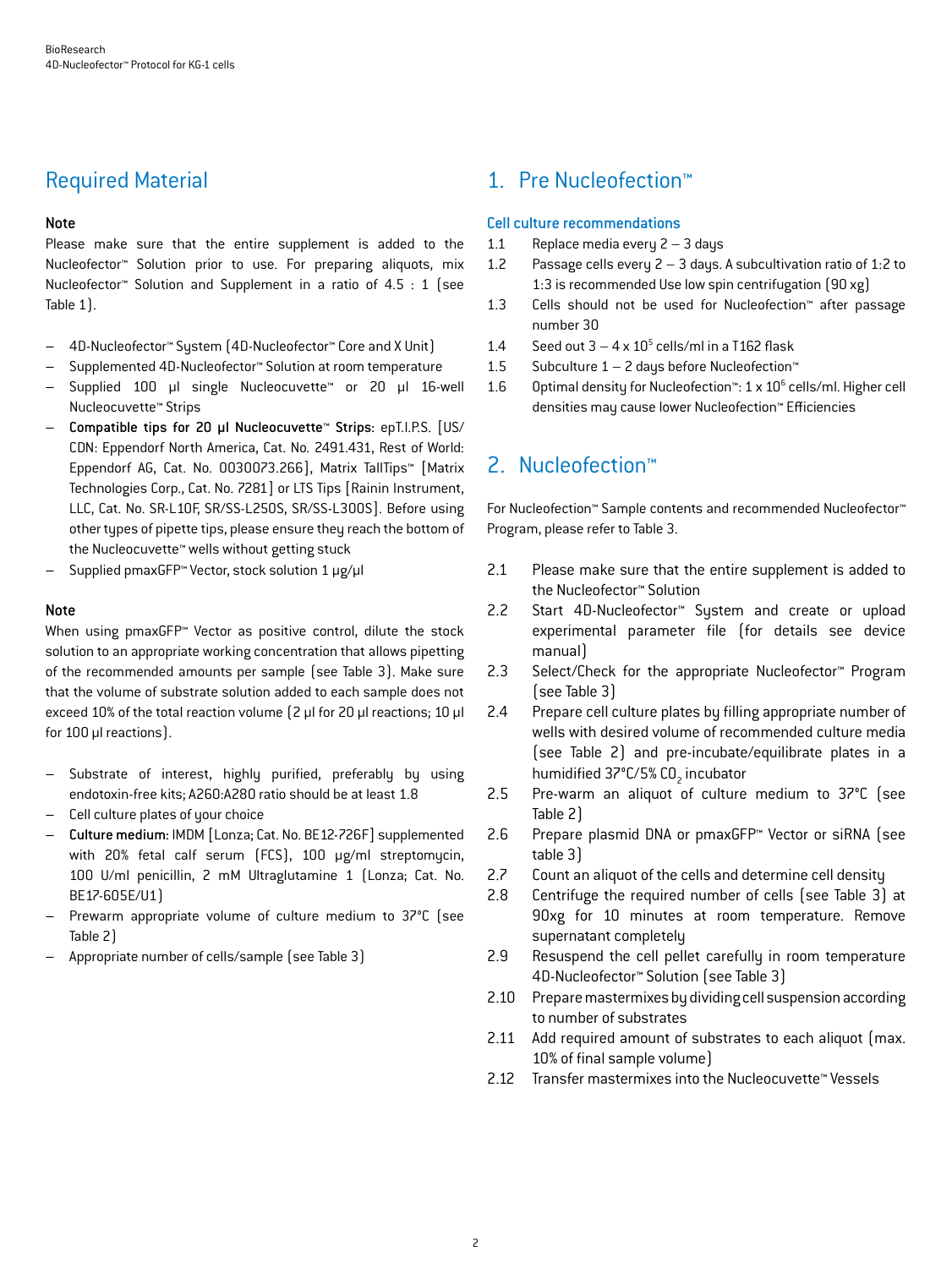#### Note

As leaving cells in Nucleofector™ Solution for extended periods of time may lead to reduced transfection efficiency and viability it is important to work as quickly as possible. Avoid air bubbles while pipetting

- 2.13 Gently tap the Nucleocuvette™ Vessels to make sure the sample covers the bottom of the cuvette
- 2.14 Place Nucleocuvette™ Vessel with closed lid into the retainer of the 4D-Nucleofector™ X Unit. Check for proper orientation of the Nucleocuvette™ Vessel
- 2.15 Start Nucleofection™ Process by pressing "Start" on the display of the 4D-Nucleofector™ Core Unit (for details, please refer to the device manual)
- 2.16 After run completion, carefully remove the Nucleocuvette™ Vessel from the retainer
- 2.17 Resuspend cells with pre-warmed medium (for recommended volumes see Table 2). Mix cells by gently pipetting up and down two to three times. When working with the 100 µl Nucleocuvette™ use the supplied pipettes and avoid repeated aspiration of the sample
- 2.18 Plate desired amount of cells in culture system of your choice (for recommended volumes see Table 2).

### 3. Post Nucleofection™

3.1 Incubate the cells in humidified  $37^{\circ}$ C/5% CO<sub>2</sub> incubator until analysis. Gene expression or down regulation, respectively, is often detectable after only  $4 - 8$  hours

### Additional Information

For an up-to-date list of all Nucleofector™ References, please refer to: www.lonza.com/nucleofection-citations

For more technical assistance, contact our Scientific Support Team:

#### USA /Canada

Phone: 800 521 0390 (toll-free) Fax: 301 845 8338 E-mail: scientific.support@lonza.com

#### Europe and Rest of World

Phone: +49 221 99199 400 Fax: +49 221 99199 499 E-mail: scientific.support.eu@lonza.com

#### Lonza Cologne GmbH

50829 Cologne, Germany

Please note that the Nucleofector™ Technology is not intended to be used for diagnostic purposes or for testing or treatment in humans.

The Nucleofector™ Technology, comprising Nucleofection™ Process, Nucleofector™ Device, Nucleofector™ Solutions, Nucleofector ™ 96-well Shuttle™ System and 96-well Nucleocuvette™ plates and modules is covered by patent and/or patent-pending rights owned by Lonza Cologne GmbH.

Nucleofector, Nucleofection, 4D-Nucleofector, Nucleocuvette and maxGFP are registered trademarks of the Lonza Cologne GmbH in Germany and/or U.S. and/or other countries.

Other product and company names mentioned herein are the trademarks of their respective owners.

This kit contains a proprietary nucleic acid coding for a proprietary copepod fluorescent protein intended to be used as a positive control with this Lonza product only. Any use of the proprietary nucleic acid or protein other than as a positive control with this Lonza product is strictly prohibited. USE IN ANY OTHER APPLICATION REQUIRES A LICENSE FROM EVROGEN. To obtain such a license, please contact Evrogen at license@evrogen. com.

The CMV promoter is covered under U.S. Patents 5,168,062 and 5,385,839 and its use is permitted for research purposes only. Any other use of the CMV promoter requires a license from the University of Iowa Research Foundation, 214 Technology Innovation Center, Iowa City, IA 52242.

Unless otherwise noted, all trademarks herein are marks of the Lonza Group or its affiliates. The information contained herein is believed to be correct and corresponds to the latest state of scientific and technical knowledge. However, no warranty is made, either expressed or implied, regarding its accuracy or the results to be obtained from the use of such information and no warranty is expressed or implied concerning the use of these products. The buyer assumes all risks of use and/or handling. Any user must make his own determination and satisfy himself that the products supplied by Lonza Group Ltd or its affiliates and the information and recommendations given by Lonza Group Ltd or its affiliates are (i) suitable for intended process or purpose, (ii) in compliance with environmental, health and safety regulations, and (iii) will not infringe any third party's intellectual property rights.

© Copyright 2013, Lonza Cologne GmbH. All rights reserved. D4XC-2026\_2013-09